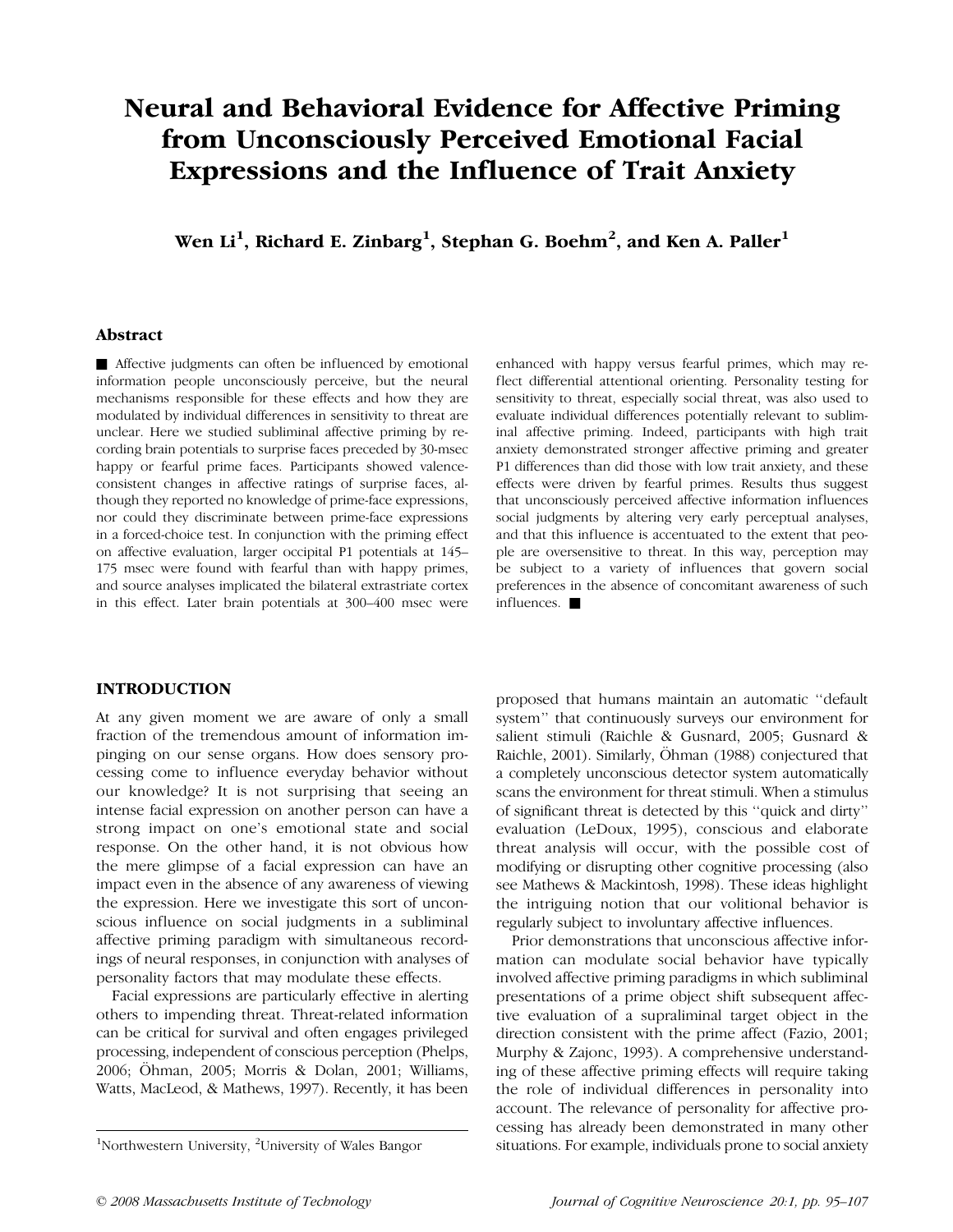tend to view certain social situations as catastrophic even though others would judge the same situation as neutral (Clark & Wells, 1995). A pivotal mechanism for such effects and, more generally, for symptoms of clinical anxiety disorders, may be enhanced unconscious processing of threat (e.g., Beck & Clark, 1997; Mathews & Macleod, 1994). Studies employing techniques of emotional Stroop or dot-probe interference/facilitation also suggest that anxiety accentuates the influence of subliminal threat on simple cognitive tasks (Mogg & Bradley, 1998; Williams et al., 1997).

Despite previous demonstrations of subliminal affective priming, a better understanding of the neural underpinnings of this effect is needed. Unconsciously perceived threat may exert its effects via a set of processes such as enhanced sensory processing, a shift in attentional focus, and perhaps a call to action to determine the source of the threat and to execute relevant behavior. To examine and distinguish among these processes, temporally precise neural information is crucial. Therefore, we chose to combine behavioral analyses of subliminal affective priming with recordings of eventrelated potentials (ERPs), which provide on-line measures of neural processing with high temporal resolution.

Prior ERP research has successfully identified enhanced threat processing as early as 80 msec poststimulus (Keil, Moratti, Sabatinelli, Bradley, & Lang, 2005; Pourtois, Grandjean, Sander, & Vuilleumier, 2004; Williams et al., 2004; Holmes, Vuilleumier, & Eimer, 2003; Smith, Cacioppo, Larsen, & Chartrand, 2003; Eimer & Holmes, 2002; Pizzagalli et al., 2002). These results converge on the idea that threatening visual stimuli can enhance the occipital or occipitoparietal P1, a visual ERP that peaks around 100 msec poststimulus and that is thought to index early perceptual processing in the extrastriate cortex (Gomez Gonzalez, Clark, Fan, Luck, & Hillyard, 1994; Mangun, Hillyard, & Luck, 1993). The idea that these threat-related P1 effects reflect increased extrastriate activity (Pourtois et al., 2004) provides precise temporal information that complements other neuroimaging findings (e.g., Vuilleumier, Armony, Driver, & Dolan, 2003; Pessoa, McKenna, Gutierrez, & Ungerleider, 2002; also see Phelps, 2006 for a review). Using an emotional Stroop paradigm, we have recently showed that this P1 enhancement can be elicited by subliminal threat delivered via visual words, and that it increases systemically with people's proneness to anxiety (Li, Zinbarg, & Paller, in press). We thus predicted that measures of occipital P1 potentials to faces would be sensitive to unconscious affective information and the influence of trait anxiety (TA).

Other potentials may also be sensitive to threat processing. The N2/P3a complex, for example, has been implicated in attentional orienting to emotional stimuli (Cuthbert, Schupp, Bradley, Birbaumer, & Lang, 2000; Halgren & Marinkovic, 1995; Johnston, Miller, & Burleson, 1986). Orienting of attention at these later stages, espe-

cially as indexed by N2 potentials, could be automatic in that it is independent of ongoing cognitive demands (Kenemans, Verbaten, Melis, & Slangen, 1992). Indeed, Liddell, Williams, Rathjen, Shevrin, and Gordon (2004) demonstrated greater N2 and faster P3a in response to threat versus neutral faces presented below conscious awareness. Late positive ERP components (300 msec poststimulus) are also augmented by both positive and negative affect (Simon-Thomas, Role, & Knight, 2005; Liddell et al., 2004; Schupp, Junghofer, Weike, & Hamm, 2003; Eimer & Holmes, 2002; Cuthbert et al., 2000; Dietrich et al., 2000; Schupp et al., 2000). Positive potentials found at 400–500 msec for faces displaying threatening emotions compared to faces with friendly or neutral expressions (Schupp et al., 2004) may also provide evidence for the impact of subliminal facial affect on information processing subsequent to the initial ''quick and dirty'' analysis (LeDoux, 1995).

A challenging methodological issue in studies of unconscious processing is to ensure that putative subliminal presentations do not lead to conscious awareness of prime stimuli (Pessoa, 2005). In this study, we excluded conscious perception of facial expressions of primes through the following steps: (1) prime faces were presented for 30 msec with backward masking by faces of other individuals; (2) the affect-judgment task did not require processing of prime faces; (3) participants were not informed about prime faces; (4) at the conclusion of the task, any information participants could share about prime faces was gradually revealed in a step-by-step interview; and then, (5) trial-by-trial two-alternative forced-choice tests were administered to assess conscious perception of masked primes.

We produced subliminal priming using prime faces with either fearful or happy expressions. Surprise faces served as masks and as to-be-rated faces. We hypothesized that priming would lead to valence-specific shifts in affective ratings. We reasoned that P1, N2/P3a, and late positive potentials could provide evidence concerning whether early perceptual processing, attention orienting, and late elaborate processing, respectively, are altered in parallel with behavioral priming effects. We also conjectured that TA would modulate behavioral measures of affective priming and ERP correlates of affective priming.

# METHODS

## Participants

Thirty-four right-handed undergraduates were selected from 150 college students based on their scores on the Behavioral Inhibition Scale (Carver & White, 1994), a measure of TA (detailed below). The sample consisted of 17 students with the highest scores (top 11%, scores ranged from 24 to 28) and 17 students with the lowest scores (bottom 11%, scores ranged from 11 to 17).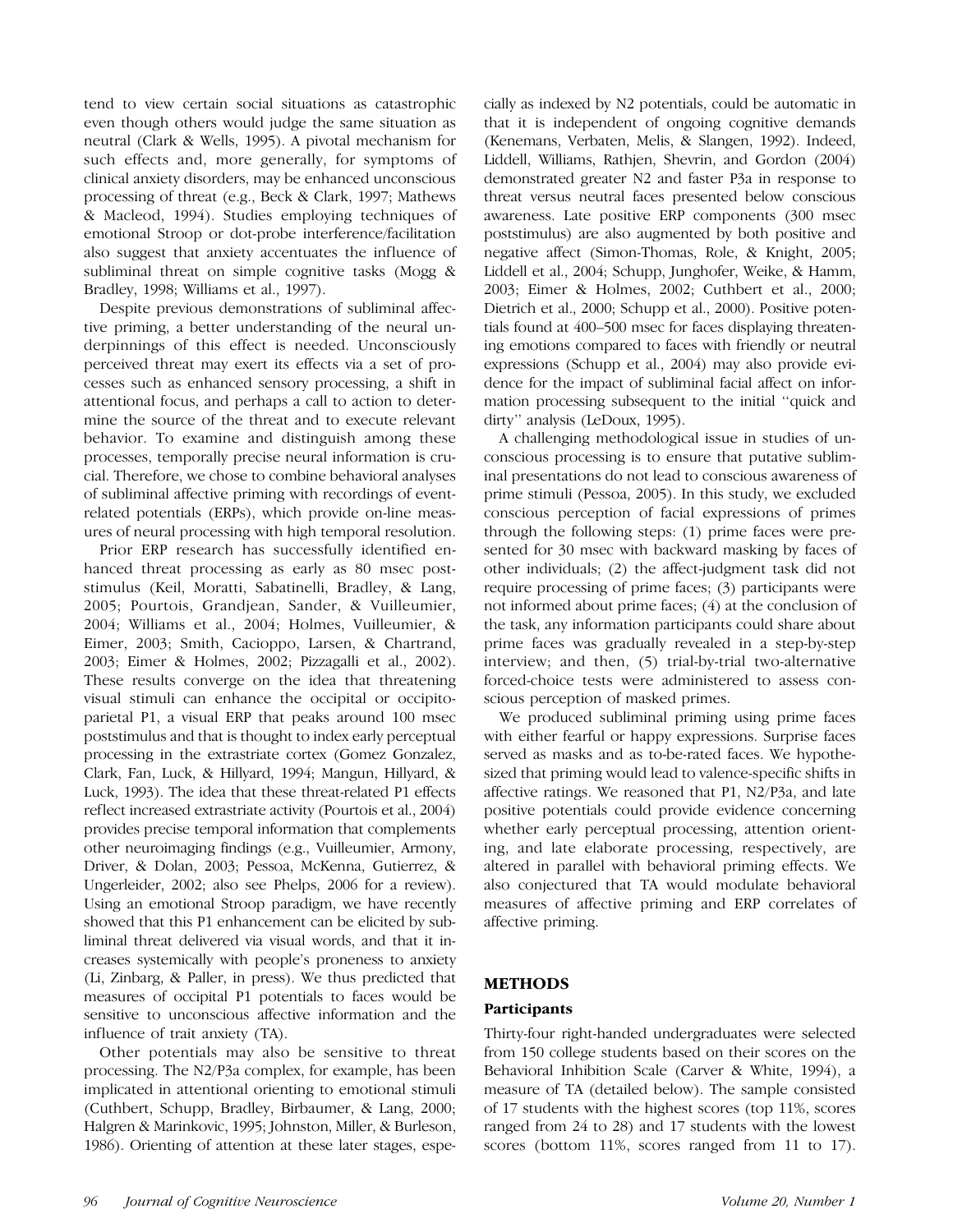Participants had normal or corrected-to-normal vision, and were right-handed. All participants gave informed consent and received class credit for taking part in the experiment.

Two participants chose to skip electroencephalogram (EEG) recordings. One of them and another two participants did not complete the awareness check described below and were excluded from analysis. The awareness check yielded no evidence for conscious perception of emotional expressions of primes among any participants. Thus, we included 31 subjects in behavioral analyses and 30 in ERP analyses.

## Questionnaires

We administered two self-report inventories to measure TA, which is a personality trait concerning sensitivity to threat and proneness to anxiety. A relatively general measure (Behavior Inhibition Scale—see below) was used to select participants to include those with either high or low TA. The second measure (Social Phobia Scale—see below) assesses trait social anxiety, which pertains to sensitivity to social threat in particular. Social anxiety has been linked with processing facial expressions, in that it is associated with enhanced responses to fearful or angry relative to neutral or happy faces (Phan, Fitzgerald, Nathan, & Tancer, 2006; Killgore & Yurgelun-Todd, 2005). Given that priming in our paradigm depends on the processing of facial affect, we suspected that social TA might modify the magnitude of priming and ERP correlates of priming. Scores on these two indices were combined to form a reliable and sensitive measure.

## Behavioral Inhibition Scale

The Behavioral Inhibition Scale (BIS) consists of seven items (e.g., I worry about making mistakes; criticism or scolding hurts quite a bit), designed to assess TA (Carver & White, 1994). Participants produced a rating for each item on a 4-point scale ranging from  $1$  (very little) to  $4$ (very much). The BIS has adequate reliability, with estimates of .74 for the alpha coefficient and .66 for the 8-week test–retest reliability (Carver & White, 1994). The alpha coefficient assessed in this study was .85.

The choice of BIS as the measure of TA in this study stemmed from assertions made by Carver and White (1994) and Fowles (1987) that, when measuring TA, one should focus on the sensitivity of the anxiety system rather than a person's typical or average anxiety level. They note that scales such as the Trait Scale from the State and Trait Anxiety Inventory (Spielberger, 1983) and the Manifest Anxiety Scale (Taylor, 1953) mainly tap average anxiety level (e.g., I feel calm; I am jittery) instead of sensitivity to threat. For instance, people with high anxiety vulnerability may learn to avoid anxietyprovoking situations more readily than others and, consequently, experience relatively little anxiety on a daily basis.

The BIS was designed to assess anxious responses to threatening situations instead of general affective tone. Studies among large samples of psychiatric patients  $(n > 1800)$  have demonstrated the validity of the BIS as a measure of TA (Campbell-Sills, Liverant, & Brown, 2004; Johnson, Turner, & Iwata, 2003). Also, a recent neuroimaging study showed that the BIS predicted neural responses to fearful pictures (Mathews, Yiend, & Lawrence, 2004).

# Social Phobia Scale

The Social Phobia Scale (SPS) is used to measure sensitivity to social threat (Mattick & Clarke, 1998). The SPS consists of 20 items expressly pertinent to social situations (e.g., I become anxious if I have to write in front of other people; I am worried people will think my behavior odd). Participants rated their general patterns concerning each statement with a 5-point scale ranging from 0 (very little) to 4 (very much). The high internal consistency for this measure obtained in this study indicated strong reliability (alpha coefficient  $= .83$ ).

At the beginning of the main experimental session, which was 5 to 8 weeks after the initial assessment, participants completed the BIS a second time and the SPS for the first time. BIS and SPS scores collected during the experiment were highly correlated,  $r = .62$ ,  $p \leq 0.001$ . After correction for attenuation due to the imperfect reliability of the measures, the correlation coefficient amounted to .74. We formed a composite measure to tap TA with an emphasis on TA pertinent to social threat by averaging standardized scores of the BIS (at the second assessment) and the SPS. This composite is denoted as the TA measure henceforth in this article. The composite TA score in our sample varied from  $-1.75$  to 2.24, with a standard deviation of .90. Analyses on the basis of BIS or SPS scores considered separately produced similar patterns of results for the dependent variables of interest (Appendix I), and the corresponding correlation coefficients with the dependent variables of interest for the two questionnaires did not differ significantly ( $ps > .1$ ).

# Stimuli

We used surprise faces based on prior experiments that took advantage of the ambiguity of facial expressions of surprise (Kim et al., 2004; Kim, Somerville, Johnstone, Alexander, & Whalen, 2003). Indeed, outside the laboratory, surprise can result from a happy experience (e.g., a surprise birthday party) or from a fearful experience (e.g., seeing a car crash), so we reasoned that ambiguous expressions of surprise might be sensitive to the influence of subliminal happy or fearful primes. Fearful,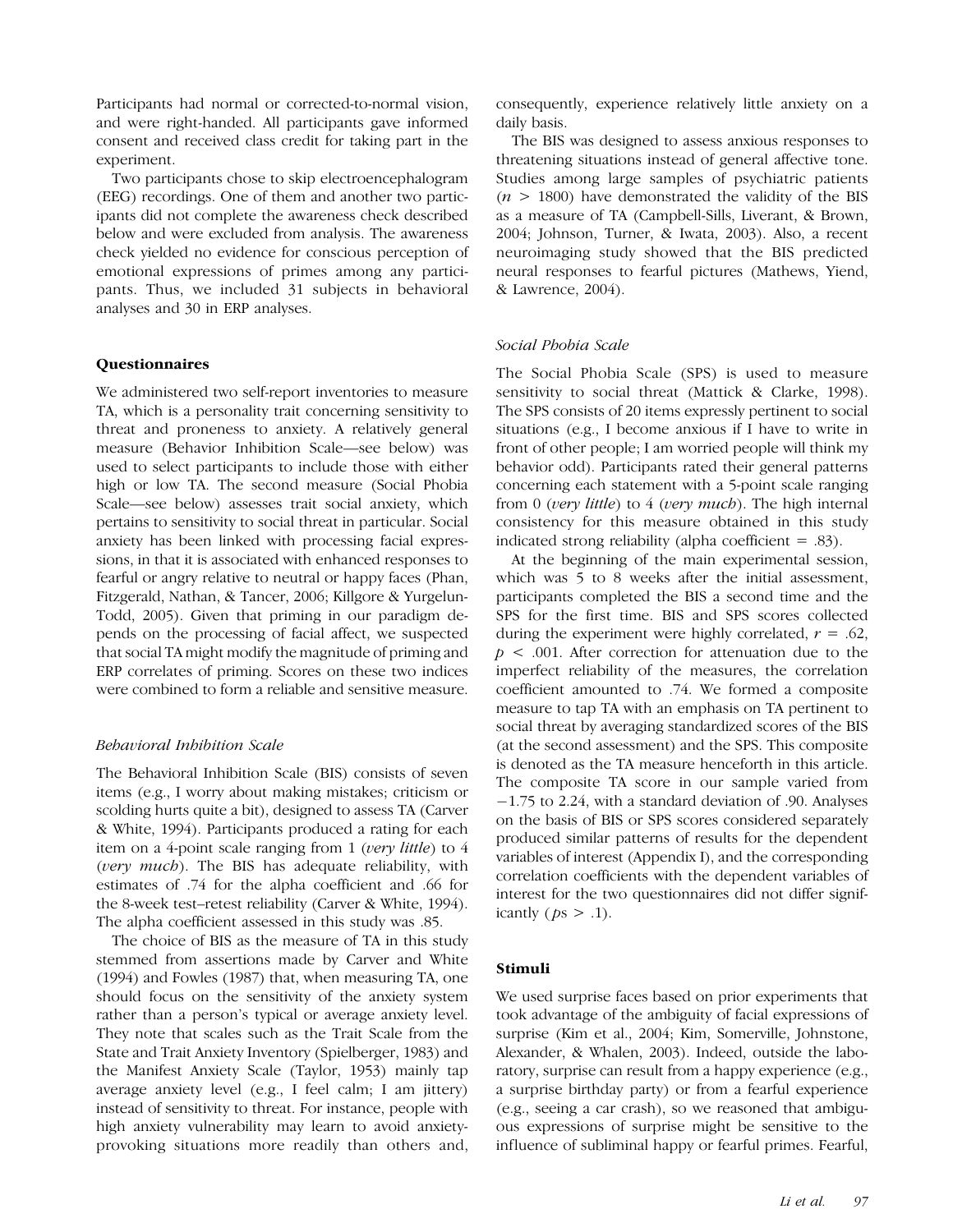happy, and surprise faces were obtained from the Karolinska Directed Emotional Faces collection (Lundqvist, Flykt,  $\&$  Öhman, 1998). All face images are frontal views, in color, with a consistent background (Figure 1). The test included 140 surprise faces (featuring 70 different people, each showing two surprise expressions), 7 happy faces, and 7 fearful faces. We selected faces showing prototypical happy or fearful emotions from among 140 happy and 140 fearful face photographs. Pleasant ratings (based on a six-point scale from extremely unpleasant to extremely pleasant) from an independent group of 10 undergraduates were significantly different for the two emotion sets  $[t(9) = 13.17]$ ,  $p < .001$ ]. Faces were presented on a dark background and subtended a visual angle of about  $2^{\circ} \times 2.8^{\circ}$ .

# Procedure

During the experiment, a participant sat in a dimly lit, sound-attenuated chamber, facing a CRT monitor 140 cm away. The experimenter and the participant communicated over an intercom.

# Affective Judgments

Each trial was comprised of a fearful or happy face for 30 msec followed by a surprise face for 800 msec (Figure 1A). The 30-msec stimulus onset asynchrony (SOA) is common in related research (e.g., Etkin et al., 2004; Öhman & Soares, 1998; Whalen et al., 1998), and pilot testing showed that this SOA was sufficiently brief to consistently prevent conscious perception of prime faces (see details below). Each of the 140 surprise faces was presented twice, once with a fearful prime and once with a happy prime. Also, each surprise face was presented once among the initial 140 trials and once among the latter 140 trials. Each fearful and happy prime was

presented 20 times. The individual identity of each target face was never the same as that of the preceding prime face. Trials were pseudorandomized and administered in four blocks, with each block consisting of 35 fearful trials and 35 happy trials. Participants were instructed to judge the affect of surprise faces on a bipolar scale ranging from 1 to 6 and corresponding to ''extremely positive,'' ''moderately positive,'' ''mildly positive," "mildly negative," and "moderately negative," and ''extremely negative,'' respectively. There was no option for a neutral-affect response, such that each response must be either positive or negative, which may enhance sensitivity for detecting affective priming. Subjects were encouraged to pay close attention to subtle differences in facial affect, and response speed was not stressed. Participants responded using a keypad with buttons in two rows. For half of the participants, the top three buttons were used to indicate negative affect and the bottom three positive affect. Button assignments were reversed for the other participants.

# Awareness Check

At the conclusion of the affective-judgment task, a funnel interview was conducted with five step-by-step questions designed to probe for information about prime perception while only gradually providing information about what actually transpired in the experiment. The five questions were: (1) Did you see anything besides the surprise faces? (2) Did you see anything right before the surprise faces? (3) There was actually a flicker before the surprise faces. What did you see? (4) Did you see a face? (5) What expression did you see in the face?

This interview portion of the procedure served as an initial check for subjective awareness of primes. Seven participants reported seeing some images prior to the



Figure 1. Experimental procedure for the affective judgment task (A) and the awareness check (B).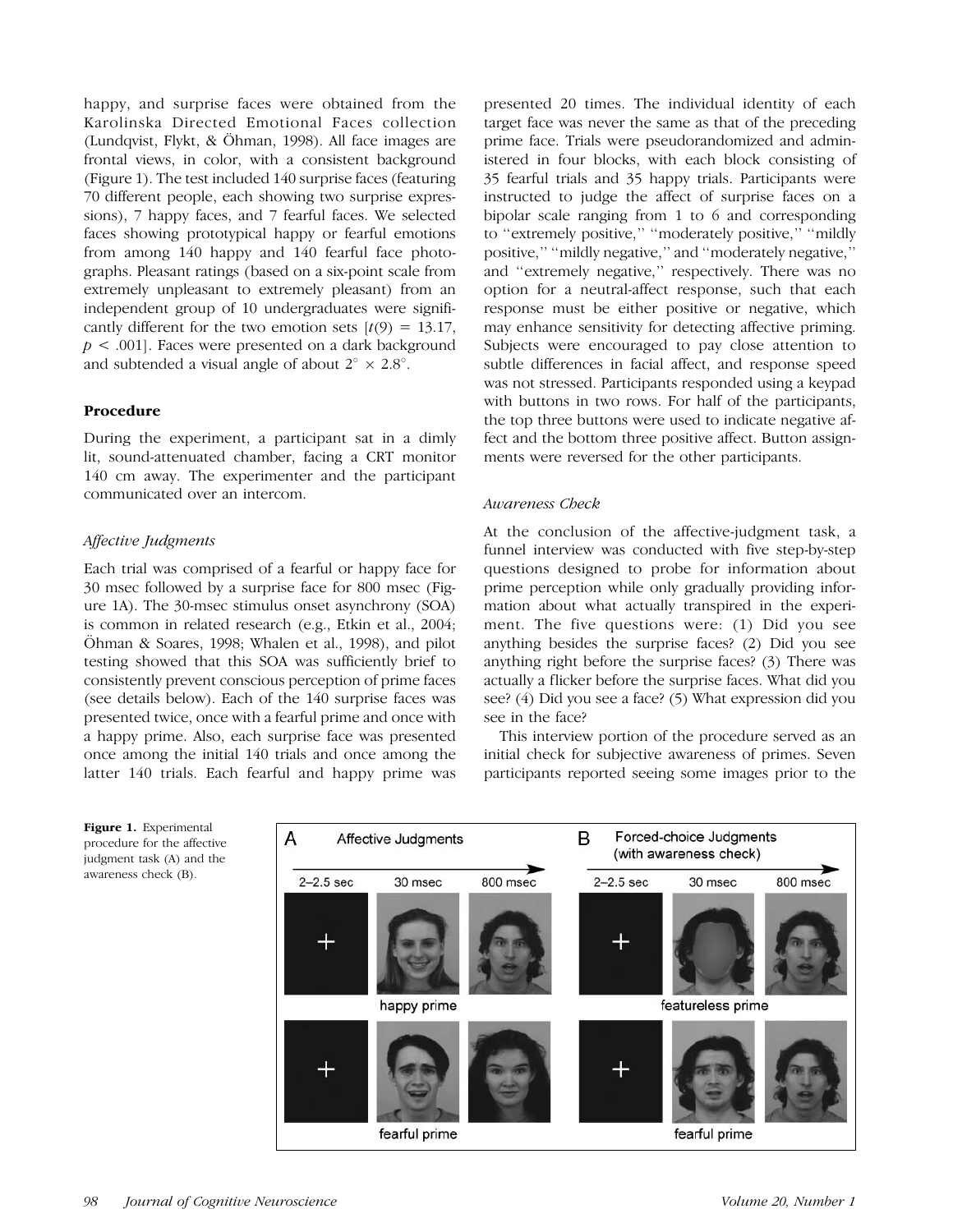target without knowing the content of these images. Four other participants reported perceiving faces immediately before the target faces but would not volunteer any knowledge about any expressions on these faces. On the basis of these subjective reports, a reasonable inference is that participants were unaware of the affective content of prime faces.

These first-person accounts were supplemented with objective measures of the ability to perceive information concerning prime faces. We included the 14 prime faces used in the affective-judgment task and these same faces with internal facial features blurred (Figure 1B). A total of 56 trials were created, two trials with each of these 28 images, always presented for 30 msec, and each time masked by one of the surprise faces. Unlike the affective-judgment task, for this procedure, participants were informed that each surprise face was preceded by another brief stimulus presentation. Participants were instructed to respond first according to whether they thought this prime stimulus was a real face or a featureless face, followed by a rating of confidence on a scale of 1 (minimal confidence) to 3 (strong confidence). Participants then responded according to whether they thought the prime face displayed positive affect or negative affect, again with a confidence rating. Participants were instructed to make a decision on the affect of the prime face even when it was endorsed as featureless. The requirement to rate affect on all trials seemed reasonable to participants because their confidence in face/featureless face discrimination was very low.

Indeed, participants were typically unable to accurately discriminate real faces from featureless faces, with an overall average of 55% correct (hits plus correct rejections), which was slightly but significantly above the chance level of 50% ( $t = 2.37$ ,  $p = .02$ ). Performance in each individual was analyzed to determine whether accuracy ever exceeded the 95% (one-tailed) cutoff of nonchance performance according to the binomial distribution (which was 61%; Kemp-Wheeler & Hill, 1988). This cutoff was exceeded in six participants. Four of these participants exhibited very low confidence scores averaging 1.6, which was the same as that in the group of remaining participants, whereas two showed moderate confidence (mean confidence scores of 2.3 and 2.0; mean accuracy scores of 79% and 66%, respectively).

As for affect discrimination, individually, none of the participants showed accuracy above the 95% (onetailed) cutoff for nonchance performance (which was 66%, given that there were half as many relevant trials compared to face/featureless face discrimination). At the group level, the sample mean  $(51\%, SD = 12\%;$  adjusted for missed responses) did not significantly exceed chance  $(t = .07, p = .94)$ . In sum, our multistep awareness check suggests that although a few participants might have some explicit knowledge of the presence of primes, none of the 31 participants had conscious awareness of the facial expressions of primes (the central experimental manipulation in the current study), which allowed us to draw inferences on subliminal affective processing.

#### EEG Procedures and Data Analysis

EEG was recorded using a 61-electrode elastic cap plus four eye-movement electrodes (two at the external canthi and two infraorbital). All but the eye electrodes were referenced to the right mastoid. Horizontal eye electrodes were referenced to each other. Infraorbital electrodes were referenced to the corresponding prefrontal electrode positioned above the eyebrows. Impedance was reduced to 5 k $\Omega$ . Signals were amplified with a 0.05to 100-Hz band pass and digitized at 1000 Hz.

EEG and electrooculogram signals were averaged offline for 1000-msec periods starting 200 msec prior to prime onset. ERPs were re-referenced using the average of right and left mastoid recordings. To exclude trials contaminated by artifacts, trials with a voltage exceeding  $\pm$ 75  $\mu$ V at any electrode, relative to the 200-msec baseline, were discarded before further analysis.

#### ERP Analysis

ERPs were averaged separately for fearful and happy trials. An average of 119 (out of 140) trials remained in each condition after artifact rejection. Mean amplitude values were computed for four time intervals, timelocked to prime onset (time 0). The first interval was 145–175 msec, centered on the mean peak latency of the occipital P1 component (Figure 2A). As four occipital electrodes closely surround the Oz scalp location (Figure 2B), we collapsed P1 amplitudes across these electrodes. We also computed mean amplitudes from intervals of 200–300 msec, 300–400 msec, and 400– 800 msec, corresponding to N2, P3a, and late positive potentials, respectively. These ERP measures were obtained from six midline electrodes, which were grouped into three regions for analysis (Figure 3B).

To analyze relationships between these ERP measures and TA, we treated the composite TA score as a continuous variable in a multiple regression analysis (West, Aiken, & Krull, 1996). Whereas analysis of variance is a special case of multiple regression in which all the independent variables are categorical, the multiple regression approach has superior power for revealing relationships between TA and ERPs (and also between TA and affective ratings).

## Low-resolution Brain Electromagnetic Tomography Analysis

As a method for estimating cortical sources of ERP effects, we submitted ERP data for intervals showing significant ERP priming effects to low-resolution brain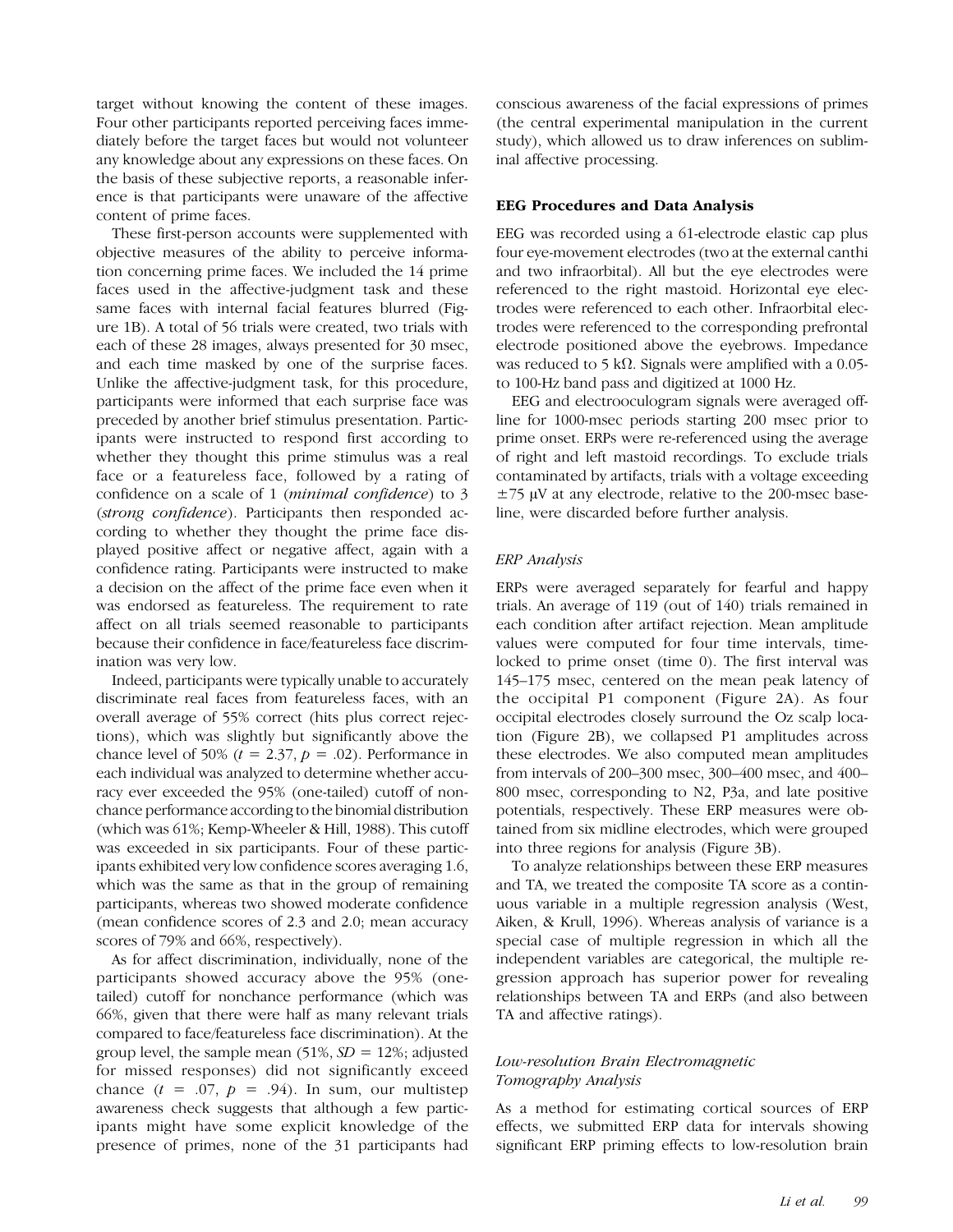Figure 2. (A) ERP waveforms for fearful and happy conditions at an occipital site, with a 200-msec baseline prior to the onset of prime faces. (B) Topography of differential ERPs (fearful–happy) over the interval from 145 to 175 msec. The four electrodes where P1 amplitudes were examined are marked by large dark dots. (C) In the LORETA source model, bilateral lingual gyri (marked in black and circled on coronal and sagittal brain images) exhibited significantly greater current density for fearful than happy trials at 145–175 msec, in the high-TA group;  $t = 4.07$  corresponds to  $p = .001$ . (D) Trait anxiety correlated with the magnitude of affective priming (left, circular symbols and dotted regression line) and differential P1 amplitude (right, diamond symbols and solid regression line).



electromagnetic tomography analysis (LORETA) (Pascual-Marqui et al., 1999; Pascual-Marqui, Michel, & Lehmann, 1994). Prior studies have produced LORETA estimates consistent with those found in functional hemodynamic imaging studies, reflecting simple visual and auditory processing (Pascual-Marqui et al., 1994), epileptic discharges (Worrell et al., 2000), as well as performance in various cognitive tasks (Pizzagalli, Lehmann, Koenig, Regard, & Pascual-Marqui, 2000; Strik, Fallgatter, Brandeis, & Pascual-Marqui, 1998). LORETA has also been cross-validated in a study with both ERP and functional magnetic resonance imaging (fMRI), in that

Figure 3. (A) ERP waveforms at a fronto-central location for fearful and happy conditions, with a 100-msec baseline. (B) Topography of differential ERPs (fearful–happy) over the interval from 300 to 400 msec. The electrodes where P3 amplitudes were analyzed are marked by large dark dots. In statistical analyses, amplitudes at these electrode locations were grouped (as circled) to reflect frontal, central, and posterior activity. (C) In the LORETA source model, the right posterior parietal region (marked in black and circled on coronal and sagittal brain images) showed enhanced current density for happy than fearful trials at 300–400 msec, collapsed across both TA groups.  $t = 3.04$  corresponds to  $p = .005$ .

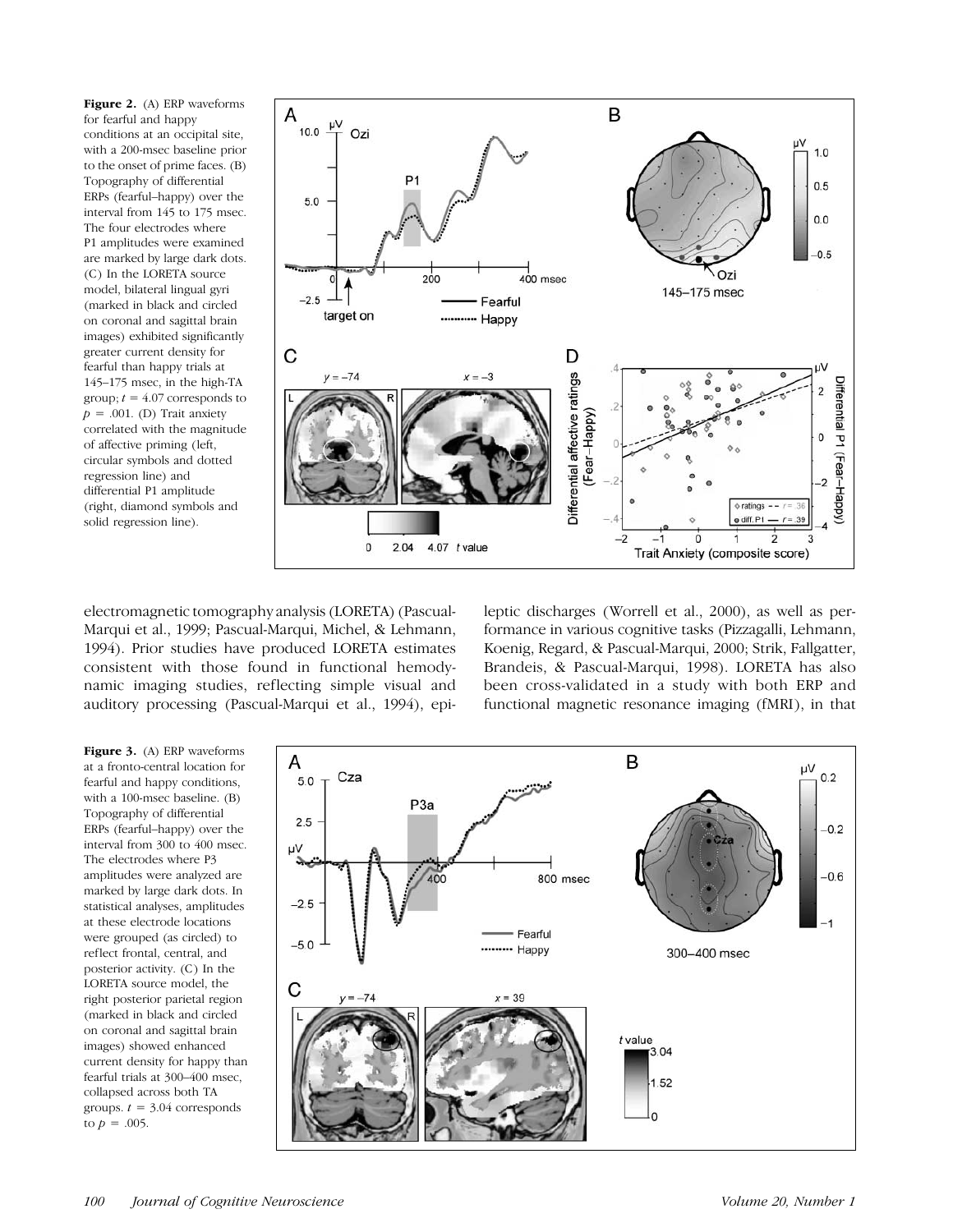the locations of LORETA generators were remarkably close to those areas identified by fMRI (Pizzagalli et al., 2000; Worrell et al., 2000). Although these methods do not conclusively identify precise anatomical sources of scalp-recorded ERPs, LORETA results are useful for guiding our theorizing about neural mechanisms.

In LORETA, a three-shell spherical head model (Pizzagalli et al., 2000; Pascual-Marqui et al., 1999) is used with electrode coordinates derived from crossregistrations between spherical and realistic head geometry (Towle et al., 1993). The head model has been registered to a standardized stereotactic space (Talairach & Tournoux, 1988), such that current density in each of 2394 voxels ( $7 \times 7 \times 7$  mm) in the brain can be estimated (Pourtois et al., 2004; Pizzagalli, Greischar, & Davidson, 2003). Here, voxelwise  $t$  tests were conducted to compare happy and fearful conditions. A cluster was identified if it involved at least three voxels (volume > 1.03 cm<sup>3</sup>) with effects at the level of  $p \leq$ .001 (uncorrected).

#### RESULTS

#### Behavioral Results

Affective priming was demonstrated by a significant difference in mean ratings for surprise faces preceded by fearful versus happy faces. Ratings for fearful trials tended towards negative affect (higher values) compared to those for happy trials  $[F(1, 29) = 16.51]$ ,  $p \lt 0.001$ ,  $\eta^2 = 0.33$ . Mean ratings were 4.01 (SD = .32) for fearful trials and 3.90  $(SD = .31)$  for happy trials. $<sup>1</sup>$  As predicted, TA exerted a systematic modulation</sup> on this priming effect, shown as a significant interaction between prime valence and TA composite scores  $[F(1,$ 29) = 4.22,  $p \lt 0.05$ ,  $\eta^2 = 0.08$ . The magnitude of affective priming (fearful–happy) was positively correlated with participants' TA scores  $(r = .36, p < .05)$ ; Figure 2D). Further analysis showed a significant correlation between TA and affective ratings in the fearful condition ( $r = .36$ ,  $p < .05$ ), but not in the happy condition  $(r = .17, p = .35)$ .

Reaction time did not differ between the two conditions  $[F(1, 29) = .52, p = .48]$  or vary with TA  $[F(1, 29) =$ 1.07,  $p = .31$ ]. Mean reaction times were 1263 msec (296) and 1267 msec (302) for fearful and happy trials, respectively.

## ERP Results

Figure 2A illustrates that occipital P1 potentials differed for trials primed by fearful versus happy faces, with larger amplitudes on fearful trials  $[F(1, 28) = 4.23]$ ,  $p = .05$ ,  $\eta^2 = .11$ ]. Mean P1 amplitudes for the entire sample were  $3.41 \text{ }\mu\text{V}$  (2.96) for fearful trials and 2.82  $\mu\text{V}$ (2.98) for happy trials. The scalp topography of this effect is shown in Figure 2B.

Paralleling the behavioral results, this P1 effect was significantly modulated by TA  $[F(1, 28) = 4.93, p < .05,$  $\eta^2$  = .14]. As shown in Figure 2D, a positive correlation was observed between the magnitude of P1 differences (fearful–happy) and TA scores ( $r = .39$ ,  $p < .05$ ). Similar to the behavioral effect, a positive correlation between P1 and TA appeared in the fearful condition  $(r = .38, )$  $p \leq .05$ ) rather than the happy condition ( $r = .15$ ,  $p = .42$ ). To underscore the effect of TA, we analyzed ERPs from a group of high-TA individuals and a group of low-TA individuals based on a median split on composite TA scores. In the high-TA subgroup, the mean P1 difference measured 1.05  $\mu$ V (1.40), whereas in the low-TA subgroup, the mean P1 difference measured  $0.06 \mu V (1.87)$ .

ERPs also diverged for fearful and happy trials during the P3a interval (300–400 msec, Figure 3A), with a reliable enhancement to happy relative to fearful trials  $[F(1, 28) = 5.88, p < .05, \eta_{\text{partial}}^2 = .17]$ . The distribution of this difference was fairly broad and was maximal at fronto-central midline locations (Figure 3B). Mean amplitudes averaged across the six midline locations for fearful and happy conditions were  $0.72 \mu V$  (3.84) and 1.23  $\mu$ V (3.80), respectively. This ERP effect was not influenced by TA  $[F(1, 28) = 1.71, p = .20]$  or electrode region  $[F(2, 56) = .39, p = .68]$ .

N2 potentials (200–300 msec) and late positive potentials (400–800 msec) did not exhibit an effect of priming either independently or interactively with TA  $[F<sub>S</sub> < 1; ps > .1]$ . Finally, there was no significant correlation between the behavioral and ERP indices of priming, suggesting that a complex model beyond merely the mechanisms we tapped here via amplitudes of P1 and P3a potentials is responsible for affective priming.

Influence statistics,  $df_{\text{BETA}}$  values, and Cook's D value (Cohen, Cohen, West, & Aiken, 2003) were examined in all the above analyses. Results did not reveal any influential cases (at the cutoff of 1), suggesting that effects were not due to any extreme data points. To rule out the influence of individual detection ability of prime features or prime expressions on the effects of interest, we also entered accuracy rates for face/nonface judgments and affect discrimination into regression analyses. We found no evidence that detection ability influenced priming or ERP effects, or their relation with TA ( $Fs < 1$ ,  $ps > .44$ ), and all the above findings remained essentially the same, after partialing out the contribution of detection variability.

#### LORETA Results

#### P1 Interval (145–175 msec)

No cluster was identified for the contrast between fearful and happy trials when the entire sample was considered. Given the significant influence of TA found on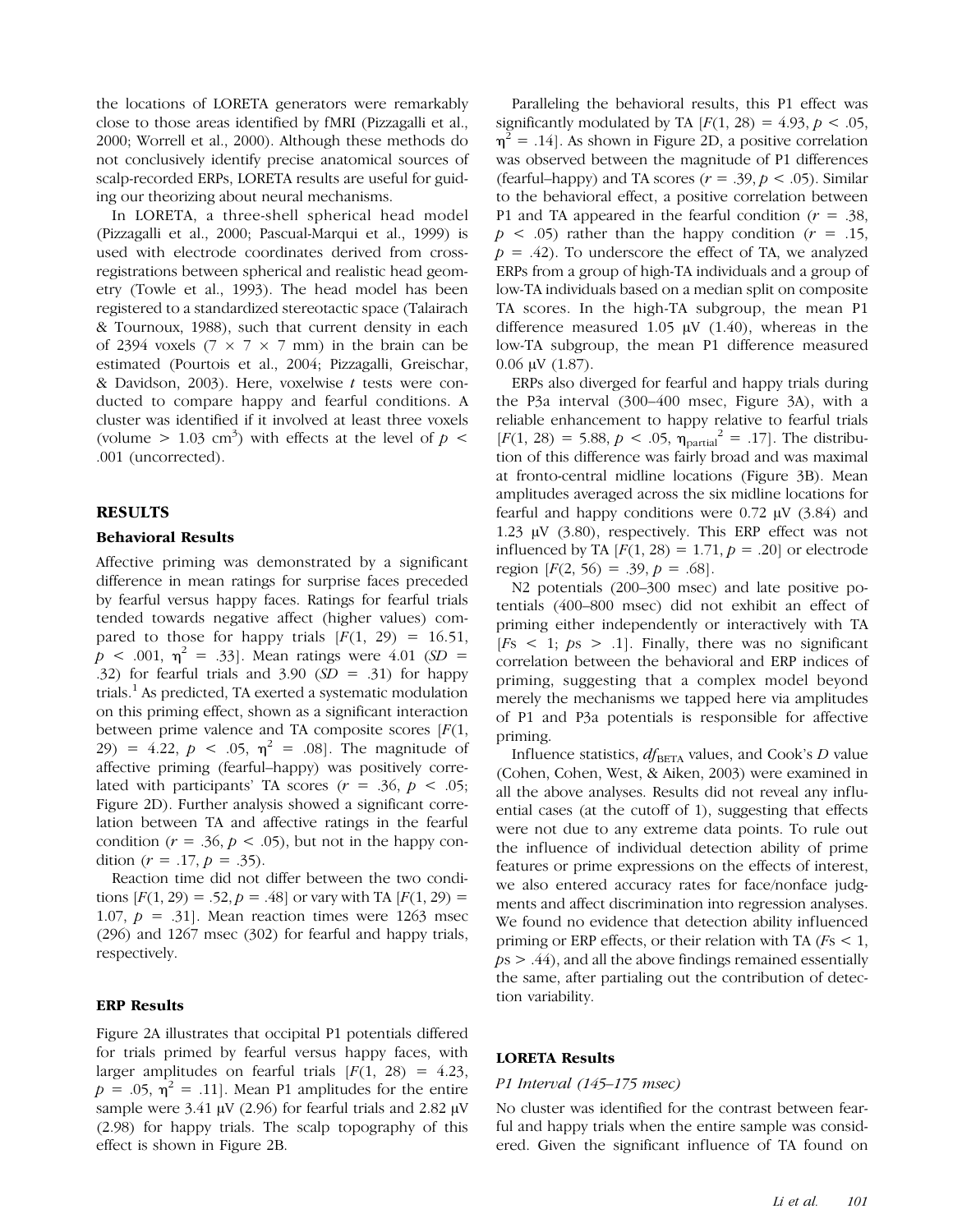differential P1 potentials, these contrasts were also analyzed separately for the high- and low-TA group. A cluster was thus isolated in bilateral extrastriate cortices in the high-TA group (Figure 2C). This cluster [10 voxels in bilateral lingual gyri, Brodmann's area 18; Montreal Neurology Institute (MNI) coordinates x,  $y$ ,  $z = -3$ ,  $-74$ , 1] indicated greater current density for fearful than happy trials  $[t(15) = 5.25, p < .0001, f = 1.31]$ .

## P3a Interval (300–400 msec)

No cluster was identified for differential responses for fearful and happy trials at  $p < .001$ , uncorrected. At a less stringent threshold ( $p < .005$  uncorrected), a cluster emerged in the right posterior parietal cortex [3 voxels, Brodmann's areas 7 and 19; MNI coordinates  $x, y, z = 39, -74, 43; t(30) = 3.61, p = .001; f = .97$ with greater current density for happy than fearful trials (Figure 3C). This effect was equivalent for the high- and low-TA groups.

# DISCUSSION

We demonstrated behavioral and neural correlates of affective priming from unconsciously perceived emotional facial expressions. Fearful and happy prime faces led to valence-consistent biases in affective judgments of ambiguous expressions of surprise. ERP results showed that subliminal primes differentially influenced visual processing at about 145–175 msec after prime onset, most likely arising from neurons in the extrastriate visual cortex. Another ERP effect at 300–400 msec may reflect attentional orienting engendered by the primes. These aspects of emotional processing were further illuminated due to the finding that individual differences in TA played a modulatory role at both behavioral and neural levels.

Because target stimuli were perfectly balanced across the two critical conditions, we can attribute differences in behavior and ERPs to the contrasting features of the subliminal primes. Although affective valence was not strictly the only way in which happy and fearful faces may have differed, we infer that the emotional content of primes mediated these effects because of the significant association between TA and differential responses. It is unlikely that any possible confounding factor that might differentiate the specific happy and fearful primes would be related to TA in this manner.

Another important methodological issue concerns the possibility that participants were aware of the affective expressions of primes. We applied both subjective and objective criteria to assess awareness of facial affect, in that we included verbal reports on participant's phenomenological experiences along with discrimination tasks meant to assess the information participants could extract from the primes. Assessments of participants'

awareness of facial affect were applied at the individual level, and the results provided no evidence that affective information from prime faces was consciously perceived. The finding of subliminal priming was further substantiated by analyses that excluded data from the few participants who showed above-chance abilities to discriminate between faces with and without internal facial features.

Unlike most previous studies of similar priming phenomena, this study included personality measures, and thus, highlighted the modulatory role of TA in unconscious affective priming. As predicted, evaluations of facial affect were more susceptible to influences of subliminal priming the higher the individual's tendency to experience anxiety in social and other contexts. This influence of TA was carried by fearful trials. TA was correlated with ratings of surprise faces primed by subliminal fear, but not ratings primed by subliminal happiness. These findings lend direct support to the theory that privileged processing of unconscious threat may contribute to conscious experiences of threat in anxious individuals (Mathews & Macleod, 1986). Influences of unconscious threat on conscious affective analysis may be especially operative in socially anxious people, giving rise to social interpretation biases (a common symptom of social anxiety), such as when they interpret a neutral expression negatively (Yoon & Zinbarg, in press; Stopa & Clark, 2000; Amir, Foa, & Coles, 1998; also see Clark & Wells, 1995 for a review). Our recent study with subliminal threat words also examined how TA moderates unconscious threat processing (Li et al., 2007), but we did not examine affective judgments in that study, such that interpretations could not be made concerning negative interpretation bias in anxiety. This current study thus provides novel neural evidence concerning this issue.

ERP recordings revealed two types of neural correlates of affective priming, thereby providing further insights into mechanisms underlying this phenomenon. Analyses of occipital P1 potentials indicated that subliminal affect influenced facial processing as early as 115–145 msec after target-face onset (corresponding to 145–175 msec after prime-face onset), and that this effect was stronger among individuals with higher TA. Paralleling the behavioral findings, this association between TA and P1 enhancement was driven by fearful trials. ERP source modeling with LORETA accorded with previous findings (Pourtois et al., 2004), in that fearful trials in the high-TA group elicited greater current density in the P1 interval in the bilateral extrastriate cortex than did happy trials. The association between TA and enhanced perception of threat accords with findings from a neuroimaging study, wherein high-TA subjects exhibited enhanced cortical activation to subliminal threat in the calcarine cortex and fusiform gyrus (Etkin et al., 2004). The temporal characteristics of this processing, as revealed by the present results, support the conclusion that early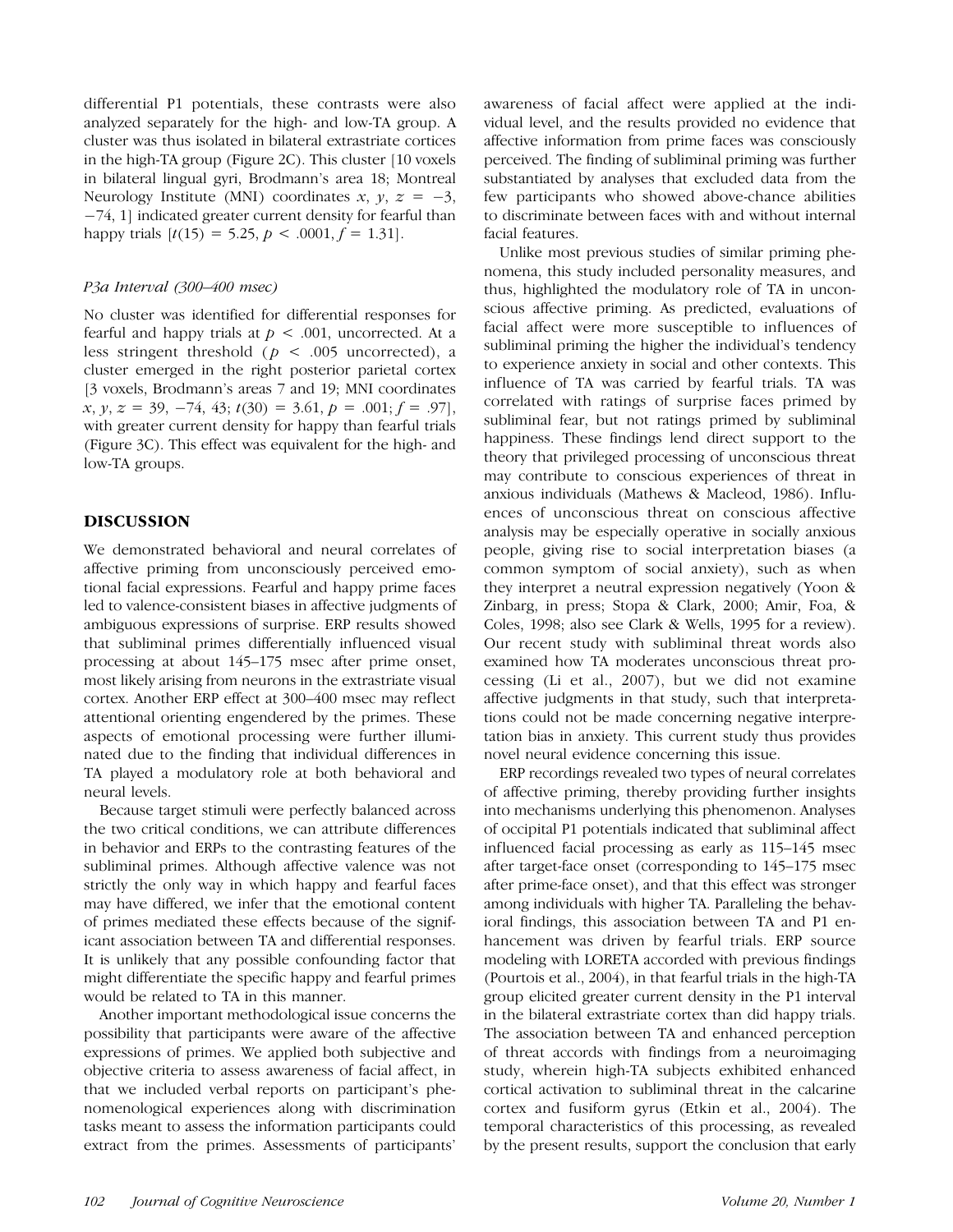perceptual analysis is facilitated by subliminal threat, particularly in individuals prone to anxiety. This P1 component could reflect early analysis of both the prime and the target, and we speculate that visual analysis of the two faces may be integrated at this stage. However, definitive evidence on this point would require manipulating the relative timing of prime and target stimuli.

A subcortical colliculo-pulvinar-amygdala pathway may mediate this fast and unconscious perceptual processing. Support for this idea has come from research in animals (LeDoux, 1995) and in humans (de Gelder, Morris, & Dolan, 2005; Liddell et al., 2005; Morris & Dolan, 2001; Morris, Öhman, & Dolan, 1998, 1999, with the exception of Pessoa et al., 2002; also see Pessoa, 2005; Pessoa, Japee, & Ungerleider, 2005). Enhanced amygdala responses to emotional stimuli are especially prominent in anxious individuals (Etkin et al., 2004; Stein, Goldin, Sareen, Zorrilla, & Brown, 2002; Rauch et al., 2000; Mathews & Macleod, 1994). Moreover, a reasonable scenario is that preferential threat processing is due to direct projections from the amygdala to visual regions (Amaral, Price, Pitkanen, & Carmichael, 1992), which boost responses in the fusiform gyrus and extrastriate cortex (Surguladze et al., 2003; Vuilleumier et al., 2003; Pessoa et al., 2002; also see Phelps, 2006 for a review), an area where P1 is thought to be generated (Pourtois et al., 2004; Gomez Gonzalez et al., 1994; Mangun et al., 1993). Although recent evidence suggests that an enhanced amygdala response can occur to both positive and negative stimuli, provided they are highly arousing (Winston, Gottfried, Kilner, & Dolan, 2005; Anderson et al., 2003; Small et al., 2003; also see Anderson, 2005; Schimmack & Derryberry, 2005 for behavioral evidence), our finding of enhanced perception for fear versus happiness in anxious individuals suggests that anxiety could specifically magnify the facilitation of threat perception.

An additional influence of subliminal emotional faces was evident in potentials produced approximately 200 msec after the P1 effects. Similar to previous reports of enlarged P3a potentials to supraliminal positive versus negative stimuli (e.g., Cuthbert et al., 2000), P3a amplitudes were greater for trials primed by happy than fearful faces. This augmentation in P3a was accompanied by concurrent enhancement in current density for happy versus fearful trials in the right posterior parietal area, albeit at a lenient threshold ( $p < .005$ ). This area approximates the region isolated in an earlier LORETA study where supraliminal liked faces elicited greater current density than did disliked faces (Pizzagalli et al., 2002). Given the putative association between P3a and attention orienting and the link between parietal cortex and attention (Posner & Dehaene, 1994), especially attention to reward and punishment (Armony & Dolan, 2002; Critchley, Mathias, & Dolan, 2001), these data suggest that subliminal affective sensory input can alter attentional orienting to supraliminal targets.

proposals that the environment is scanned for level of threat in an automatic and unconscious fashion (Mathews & Mackintosh, 1998; Ohman, 1993). Similarly, the ERP data are in keeping with conjectures regarding ''default'' threat avoidance, wherein people tend to orient away from aversive and toward appetitive stimuli, provided that the threat is insignificant (Mathews & Mackintosh, 1998; Cacioppo, Gardner, & Berntson, 1997). Early P1 differences might reflect the action of this hypothesized threat-evaluation system, leading to greater extrastriate activity for threat than nonthreat cues, which may have contributed to the behavioral priming effect on affective evaluation. Yet, threat could not be consciously experienced, perhaps because the primes were too brief, too artificial, and/or too effectively masked by target surprise faces. Accordingly, this effect of primes might not be strong enough to shift the ''default'' threat-avoidance mode. In this way, surpriseface targets attracted more attention (presumably indexed by P3a differences) when preceded by subliminal positive input than by subliminal negative input. The effect of TA on differential P1 further suggests that the early automatic threat evaluation varies with proneness to anxiety, whereas the later attentional orienting presumably indexed by differential P3a potentials was not modulated by TA status, as threat avoidance may be present regardless of TA status.

Collectively, the P1 and P3a effects figure nicely into

At late stages of information processing (400–800 msec), late positive potentials failed to differentiate conditions with fearful versus happy primes, in contrast to a previous report with fearful and happy faces presented in a supraliminal manner (Schupp et al., 2004). We suspect that these late potentials, often associated with conscious cognitive processing, reflect processing of supraliminal targets, but not of subliminal affective information. These results were compatible with the conclusion that subjects were not aware of the prime affect, or of the bias in their affective ratings that was produced by the prime faces. Accordingly, we postulate that subliminal affective information altered early perceptual analyses in the absence of conscious awareness of such an influence. In these circumstances, people can execute the volitional act of evaluating another person, and be conscious of aspects of the decision process and response, without necessarily being aware that their evaluations were systematically modified by affective sensory input.

We speculate further that affective priming may arise as the result of some perceptual integration of prime information and target information. Animal data suggest that backward masking may prevent conscious perception by disrupting interactions between higher and lower parts of the visual processing stream (Lamme, Zipser, & Spekreijse, 2002; Lamme & Roelfsema, 2000). Accordingly, when feedback signals concerning the prime face are sent from the inferior temporal cortex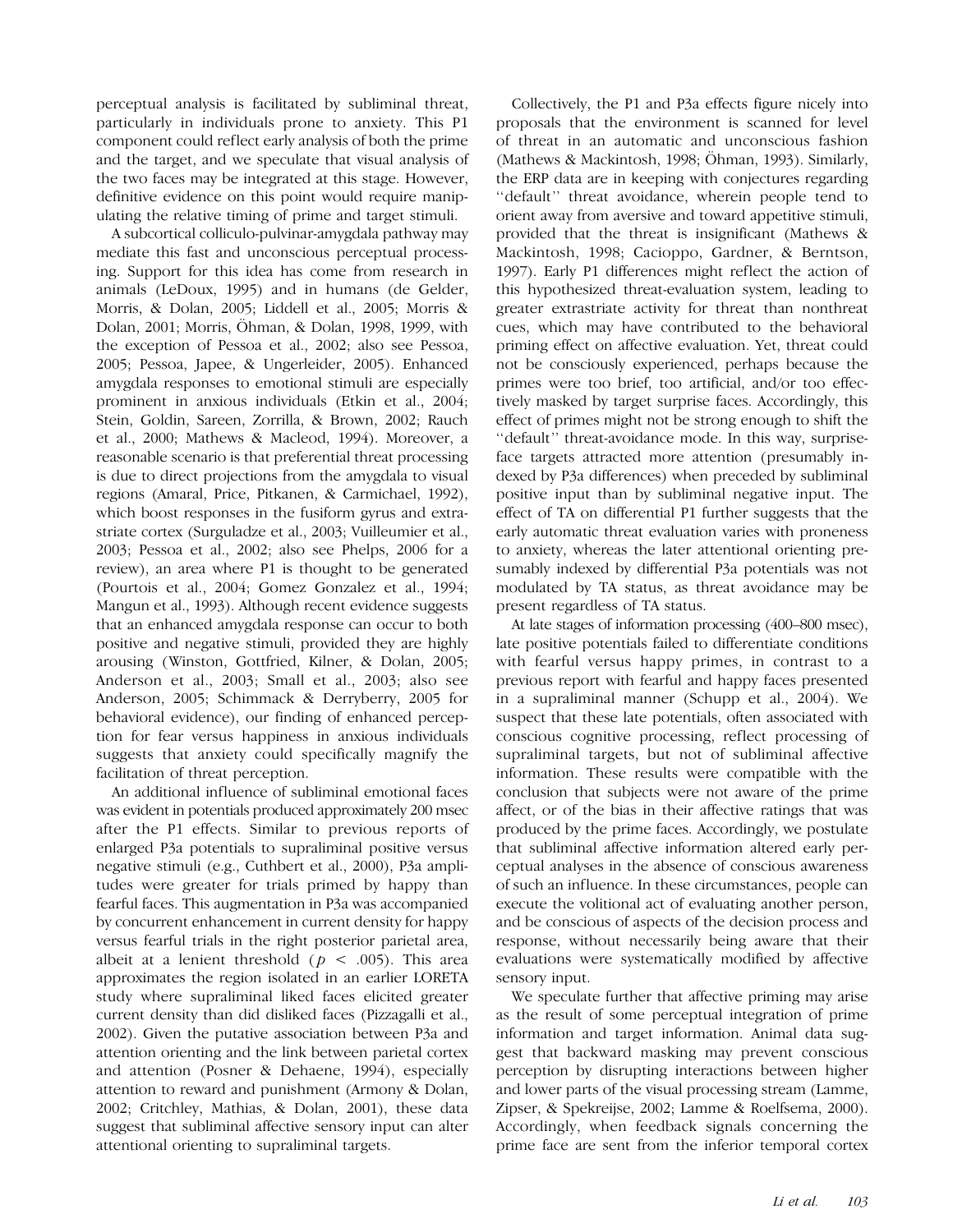back to the occipital cortex, these occipital regions are receiving sensory information concerning the target face. Conscious perception of the prime face may fail to occur because of the absence of a synchronized confluence of bottom-up and top-down signals. The conjunction of neural inputs concerning the prime face and the target face, predominated by the latter, may result in a unitary facial representation slightly biased to the affect of the prime. This modified representation can then influence subsequent information processing. In our priming paradigm, conscious perception of fearful and happy faces might be precluded while a unitary image emerges as a surprise face with a tinge of fear or happiness. This slight distortion, perhaps resembling a microexpression of the emotion in the prime face (Ekman, 2003; Ekman & Friesen, 1969), may give rise to a subtle shift in conscious affective perception in the direction of the affect of the prime face. Electrophysiological signals of enhanced early perception and altered attention orienting, as demonstrated here, may reflect only a fraction of the brain mechanisms that produce affective priming. Many more processes are yet to be uncovered to fully understand this phenomenon.

Personality assessments provided an important, extra dimension to our analysis. Results showed a modulatory role of TA in early visual processing and in the subsequent affective rating, highlighting the importance of taking individual differences into account. By including personality assessments, it is possible to obtain insights into emotion processing that would be lost if every individual was assumed to be the same. The current findings not only show how affective information can bias processing in individuals generally, but also how such processing varies across people. To the extent that a person is prone to anxiety or sensitive to threat, there may be high activation of a threat-surveillance system that captures fleeting threat information so as to bias affective judgments of ambiguous stimuli, which may potentially produce the pervasive negative interpretations and attitudes common in anxiety disorders.

# APPENDIX I

Correlation among Anxiety Indices and Dependent Variables of Interest

| <b>Affective Ratings</b> |                 |                                             | P1   |           |        |
|--------------------------|-----------------|---------------------------------------------|------|-----------|--------|
|                          |                 | Fear Happy Fear–Happy Fear Happy Fear–Happy |      |           |        |
| BIS .28                  | $\overline{17}$ | .21                                         |      | $.38*$ 14 | $.41*$ |
| $SPS$ .37*               | .14             | $.43*$                                      | .30  | .14       | .28    |
| $TA \quad .36*$          | .17             | $.36*$                                      | -38* | .15       | $.39*$ |

 $TA = TA$  composite.

 $*p < .05$ . Correlation coefficients among anxiety indices and other ERP components were all nonsignificant.

#### Acknowledgments

This material is based upon work supported by the National Science Foundation under Grant no. 051880. We thank Paul Whalen and Diego Pizzagalli for fruitful discussions, and Sam Gershman for help with data collection.

Reprint requests should be sent to Wen Li, Northwestern University, 320 E. Superior St., Searle 11-453, Chicago, IL 60611, or via e-mail: wenli@northwestern.edu.

#### Note

1. The magnitude of the priming effect in the full group (0.11) was about the same as in the group that excluded all six subjects who could discriminate featureless faces from real faces at any level of confidence (0.11), which was also significant ( $p < .01$ ).

#### **REFERENCES**

- Amaral, D. G., Price, J. L., Pitkanen, A., & Carmichael, S. T. (1992). Anatomical organization of the primate amygdaloid complex. New York: Wiley-Liss.
- Amir, N., Foa, E. B., & Coles, M. E. (1998). Negative interpretation bias in social phobia. Behaviour Research and Therapy, 36, 945–957.
- Anderson, A. K. (2005). Affective influences on the attentional dynamics supporting awareness. Journal of Experimental Psychology: General, 134, 258–281.
- Anderson, A. K., Christoff, K., Stappen, I., Panitz, D., Ghahremani, D. G., Glover, G., et al. (2003). Dissociated neural representations of intensity and valence in human olfaction. Nature Neuroscience, 6, 196–202.
- Armony, J. L., & Dolan, R. J. (2002). Modulation of spatial attention by fear-conditioned stimuli: An event-related fMRI study. Neuropsychologia, 40, 817–826.
- Beck, A. T., & Clark, D. A. (1997). An information processing model of anxiety: Reconsidering the role of automatic and strategic processes. Behaviour Research and Therapy, 35, 49–58.
- Cacioppo, J. T., Gardner, W. L., & Berntson, G. G. (1997). Beyond bipolar conceptualizations and measures: The case of attitudes and evaluative space. Personality and Social Psychology Review, 1, 3–25.
- Campbell-Sills, L., Liverant, G., & Brown, T. A. (2004). Psychometric evaluation of the behavioral inhibition/ behavioral activation scales in a large sample of outpatients with anxiety and mood disorders. Psychological Assessment, 16, 244–254.
- Carver, C. S., & White, T. L. (1994). Behavioral inhibition, behavioral activation, and affective responses to impending reward and punishment—The BIS/BAS scales. Journal of Personality and Social Psychology, 67, 319–333.
- Clark, D. M., & Wells, A. (1995). The cognitive model of social phobia. New York: Guilford Press.
- Cohen, J., Cohen, P., West, S. G., & Aiken, L. S. (2003). Applied multiple regression/correlation analysis for the behavioral sciences. Mahwah, NJ: Erlbaum.
- Critchley, H. D., Mathias, C. J., & Dolan, R. J. (2001). Neural activity in the human brain relating to uncertainty and arousal during anticipation. Neuron, 29, 537–545.
- Cuthbert, B. N., Schupp, H. T., Bradley, M. M., Birbaumer, N., & Lang, P. J. (2000). Brain potentials in affective picture processing: Covariation with autonomic arousal and affective report. Biological Psychology, 52, 95–111.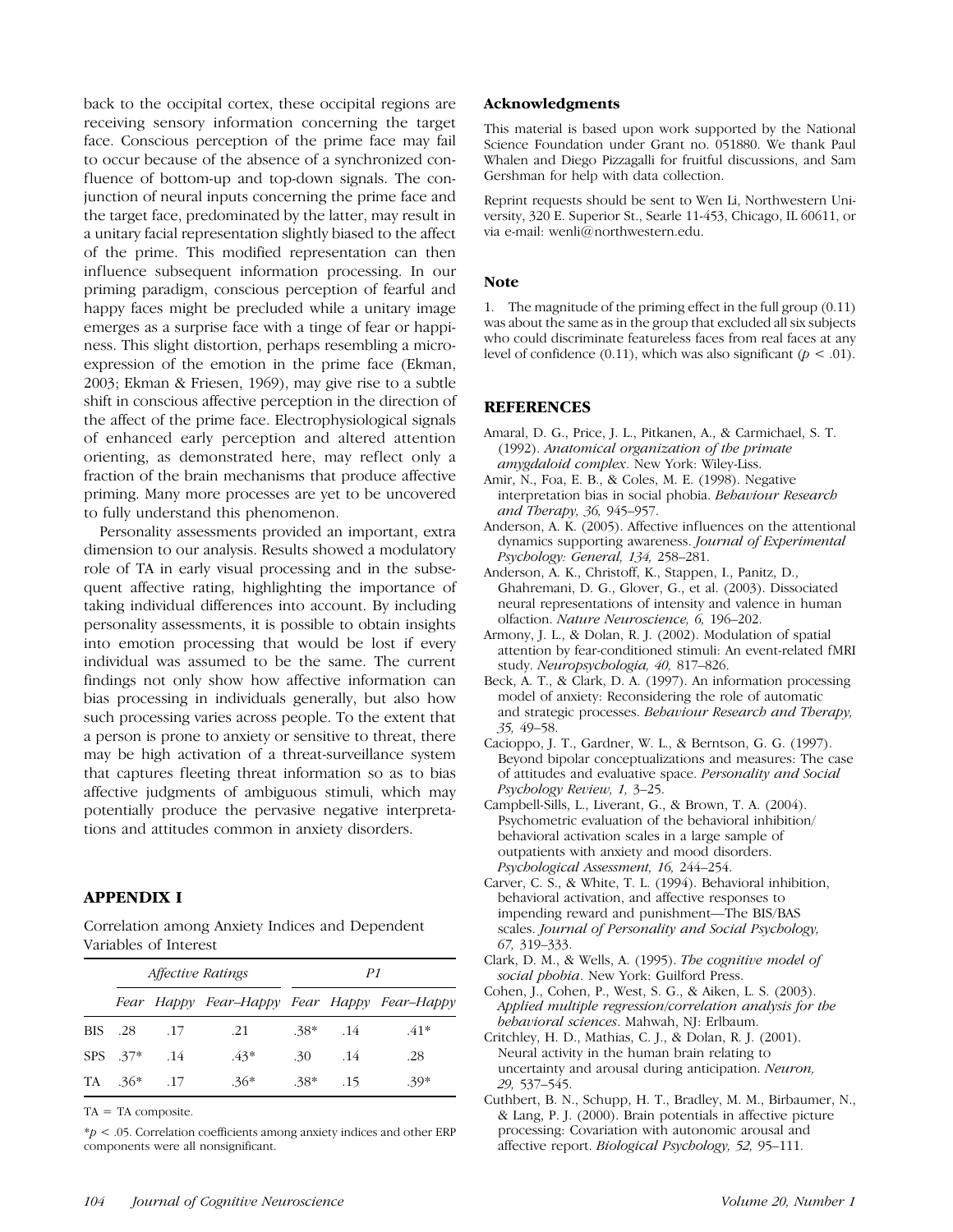de Gelder, B., Morris, J. S., & Dolan, R. J. (2005). Unconscious fear influences emotional awareness of faces and voices. Proceedings of the National Academy of Sciences, U.S.A., 102, 18682–18687.

Dietrich, D. E., Emrich, H. M., Waller, C., Wieringa, B. M., Johannes, S., & Munte, T. F. (2000). Emotion/ cognition-coupling in word recognition memory of depressive patients: An event-related potential study. Psychiatry Research, 96, 15–29.

Eimer, M., & Holmes, A. (2002). An ERP study on the time course of emotional face processing. NeuroReport, 13, 427–431.

Ekman, P. (2003). Emotions revealed: Recognizing faces and feelings to improve communication and emotional life. New York: Times books.

Ekman, P., & Friesen, W. V. (1969). The repertoire of nonverbal behavior: Categories, origins, usage, and coding. Semiotica, 1, 49–98.

Etkin, A., Klemenhagen, K. C., Dudman, J. T., Rogan, M. T., Hen, R., Kandel, E. R., et al. (2004). Individual differences in trait anxiety predict the response of the basolateral amygdala to unconsciously processed fearful faces. Neuron, 44, 1043–1055.

Fazio, R. H. (2001). On the automatic activation of associated evaluations: An overview. Cognition and Emotion, 15, 115–141.

Fowles, D. C. (1987). Application of a behavioral theory of motivation to the concepts of anxiety and impulsivity. Journal of Research in Personality, 21, 417–435.

Gomez Gonzalez, C. M., Clark, V. P., Fan, S., Luck, S. J., & Hillyard, S. A. (1994). Sources of attention-sensitive visual event-related potentials. Brain Topography, 7, 41–51.

Gusnard, D. A., & Raichle, M. E. (2001). Searching for a baseline: Functional imaging and the resting human brain. Nature Reviews Neuroscience, 2, 685–694.

Halgren, E., & Marinkovic, K. (1995). Neurophysiological networks integrating human emotions. Cambridge: MIT Press.

Holmes, A., Vuilleumier, P., & Eimer, M. (2003). The processing of emotional facial expression is gated by spatial attention: Evidence from event-related brain potentials. Brain Research, Cognitive Brain Research, 16, 174–184.

Johnson, S. L., Turner, R. J., & Iwata, N. (2003). BIS/BAS levels and psychiatric disorder: An epidemiological study. Journal of Psychopathology and Behavioral Assessment, 25, 25–36.

Johnston, V. S., Miller, D. R., & Burleson, M. H. (1986). Multiple P3s to emotional stimuli and their theoretical significance. Psychophysiology, 23, 684–694.

Keil, A., Moratti, S., Sabatinelli, D., Bradley, M. M., & Lang, P. J. (2005). Additive effects of emotional content and spatial selective attention on electrocortical facilitation. Cerebral Cortex, 15, 1187–1197.

Kemp-Wheeler, S. M., & Hill, A. B. (1988). Semantic priming without awareness: Some methodological considerations and replications. Quarterly Journal of Experimental Psychology: Series A, 40, 671–692.

Kenemans, J. L., Verbaten, M. N., Melis, C. J., & Slangen, J. L. (1992). Visual stimulus change and the orienting reaction: Event-related potential evidence for a two-stage process. Biological Psychology, 33, 97–114.

Killgore, W. D., & Yurgelun-Todd, D. A. (2005). Social anxiety predicts amygdala activation in adolescents viewing fearful faces. NeuroReport, 16, 1671–1675.

Kim, H., Somerville, L. H., Johnstone, T., Alexander, A. L., & Whalen, P. J. (2003). Inverse amygdala and medial prefrontal cortex responses to surprised faces. NeuroReport, 14, 2317–2322.

Kim, H., Somerville, L. H., Johnstone, T., Polis, S., Alexander, A. L., Shin, L. M., et al. (2004). Contextual modulation of amygdala responsivity to surprised faces. Journal of Cognitive Neuroscience, 16, 1730–1745.

Lamme, V. A., & Roelfsema, P. R. (2000). The distinct modes of vision offered by feedforward and recurrent processing. Trends in Neurosciences, 23, 571–579.

Lamme, V. A., Zipser, K., & Spekreijse, H. (2002). Masking interrupts figure–ground signals in V1. Journal of Cognitive Neuroscience, 14, 1044–1053.

LeDoux, J. E. (1995). Emotion: Clues from the brain. Annual Review of Psychology, 46, 209–235.

Li, W., Zinbarg, R. E., & Paller, K. A. (2007). Trait anxiety modulates both supraliminal and subliminal threat: Brain potential evidence for both early and late processing influences. Cognitive, Affective, and Behavioral Neuroscience, 7, 25–36.

Liddell, B. J., Brown, K. J., Kemp, A. H., Barton, M. J., Das, P., Peduto, A., et al. (2005). A direct brainstem–amygdala– cortical ''alarm'' system for subliminal signals of fear. Neuroimage, 24, 235–243.

Liddell, B. J., Williams, L. M., Rathjen, J., Shevrin, H., & Gordon, E. (2004). A temporal dissociation of subliminal versus supraliminal fear perception: An event-related potential study. Journal of Cognitive Neuroscience, 16, 479–486.

Lundqvist, D., Flykt, A., & Öhman, A. (1998). The Karolinska directed emotional faces. Stockholm: Karolinska Institute, Psychology Section, Department of Clinical Neuroscience.

Mangun, G. R., Hillyard, S. A., & Luck, S. L. (1993). Electrocortical substrates of visual selective attention. Cambridge: MIT Press.

Mathews, A., & Mackintosh, B. (1998). A cognitive model of selective processing in anxiety. Cognitive Therapy and Research, 22, 539–560.

Mathews, A., & Macleod, C. (1986). Discrimination of threat cues without awareness in anxiety-states. Journal of Abnormal Psychology, 95, 131–138.

Mathews, A., & Macleod, C. (1994). Cognitive approaches to emotion and emotional disorders. Annual Review of Psychology, 45, 25–50.

Mathews, A., Yiend, J., & Lawrence, A. D. (2004). Individual differences in the modulation of fear-related brain activation by attentional control. Journal of Cognitive Neuroscience, 16, 1683–1694.

Mattick, R. P., & Clarke, J. C. (1998). Development and validation of measures of social phobia scrutiny fear and social interaction anxiety. Behaviour Research and Therapy, 36, 455–470.

Mogg, K., & Bradley, B. P. (1998). A cognitive–motivational analysis of anxiety. Behaviour Research and Therapy, 36, 809–848.

Morris, J. S., & Dolan, R. J. (2001). The amygdala and unconscious fear processing. Oxford: Oxford University Press.

Morris, J. S., Öhman, A., & Dolan, R. J. (1998). Conscious and unconscious emotional learning in the human amygdala. Nature, 393, 467–470.

Morris, J. S., Öhman, A., & Dolan, R. J. (1999). A subcortical pathway to the right amygdala mediating ''unseen'' fear. Proceedings of the National Academy of Sciences, U.S.A., 96, 1680–1685.

Murphy, S. T., & Zajonc, R. B. (1993). Affect, cognition, and awareness: Affective priming with optimal and suboptimal stimulus exposures. Journal of Personality and Social Psychology, 64, 723–739.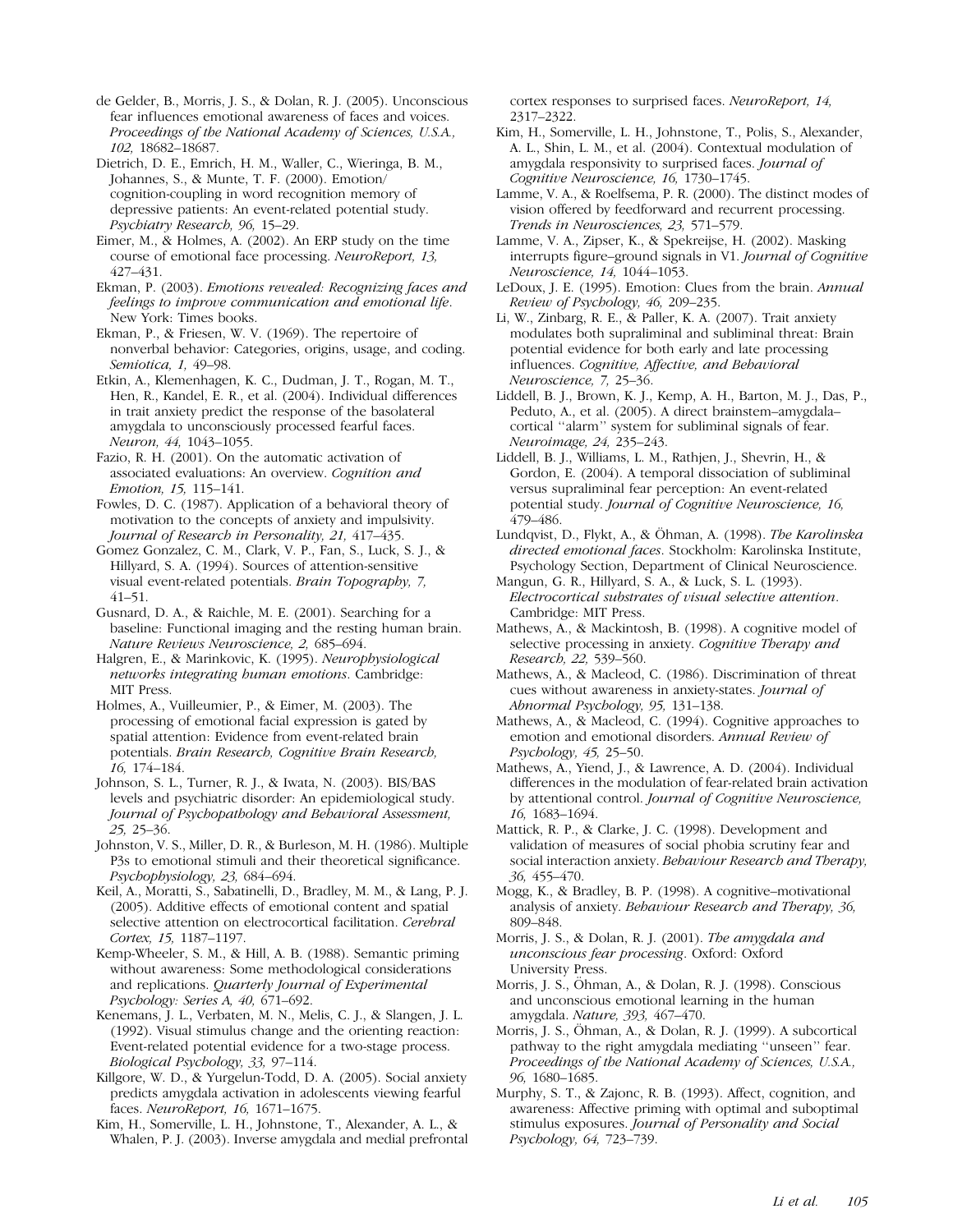Öhman, A. (1988). Nonconscious control of autonomic responses: A role for Pavlovian conditioning? Biological Psychology, 27, 113–135.

Öhman, A. (1993). Fear and anxiety as emotional phenomena. New York: Guilford Press.

Öhman, A. (2005). The role of the amygdala in human fear: Automatic detection of threat. Psychoneuroendocrinology, 30, 953–958.

O¨hman, A., & Soares, J. J. (1998). Emotional conditioning to masked stimuli: Expectancies for aversive outcomes following nonrecognized fear-relevant stimuli. Journal of Experimental Psychology: General, 127, 69–82.

Pascual-Marqui, R. D., Lehmann, D., Koenig, T., Kochi, K., Merlo, M. C., Hell, D., et al. (1999). Low resolution brain electromagnetic tomography (LORETA) functional imaging in acute, neuroleptic-naive, first-episode, productive schizophrenia. Psychiatry Research, 90, 169–179.

Pascual-Marqui, R. D., Michel, C. M., & Lehmann, D. (1994). Low resolution electromagnetic tomography: A new method for localizing electrical activity in the brain. International Journal of Psychophysiology, 18, 49–65.

Pessoa, L. (2005). To what extent are emotional visual stimuli processed without attention and awareness? Current Opinion in Neurobiology, 15, 188–196.

Pessoa, L., Japee, S., & Ungerleider, L. G. (2005). Visual awareness and the detection of fearful faces. Emotion, 5, 243–247.

Pessoa, L., McKenna, M., Gutierrez, E., & Ungerleider, L. G. (2002). Neural processing of emotional faces requires attention. Proceedings of the National Academy of Sciences, U.S.A., 99, 11458–11463.

Phan, K. L., Fitzgerald, D. A., Nathan, P. J., & Tancer, M. E. (2006). Association between amygdala hyperactivity to harsh faces and severity of social anxiety in generalized social phobia. Biological Psychiatry, 59, 424–429.

Phelps, E. A. (2006). Emotion and cognition: Insights from studies of the human amygdala. Annual Review of Psychology, 57, 27–53.

Pizzagalli, D., Lehmann, D., Koenig, T., Regard, M., & Pascual-Marqui, R. D. (2000). Face-elicited ERPs and affective attitude: Brain electric microstate and tomography analyses. Clinical Neurophysiology, 111, 521–531.

Pizzagalli, D. A., Greischar, L. L., & Davidson, R. J. (2003). Spatio-temporal dynamics of brain mechanisms in aversive classical conditioning: High-density event-related potential and brain electrical tomography analyses. Neuropsychologia, 41, 184–194.

Pizzagalli, D. A., Lehmann, D., Hendrick, A. M., Regard, M., Pascual-Marqui, R. D., & Davidson, R. J. (2002). Affective judgments of faces modulate early activity (approximately 160 ms) within the fusiform gyri. Neuroimage, 16, 663–677.

Posner, M. I., & Dehaene, S. (1994). Attentional networks. Trends in Neurosciences, 17, 75–79.

Pourtois, G., Grandjean, D., Sander, D., & Vuilleumier, P. (2004). Electrophysiological correlates of rapid spatial orienting towards fearful faces. Cerebral Cortex, 14, 619–633.

Raichle, M. E., & Gusnard, D. A. (2005). Intrinsic brain activity sets the stage for expression of motivated behavior. Journal of Comparative Neurology, 493, 167–176.

Rauch, S. L., Whalen, P. J., Shin, L. M., McInerney, S. C., Macklin, M. L., Lasko, N. B., et al. (2000). Exaggerated amygdala response to masked facial stimuli in

posttraumatic stress disorder: A functional MRI study. Biological Psychiatry, 47, 769–776.

Schimmack, U., & Derryberry, D. (2005). Attentional interference effects of emotional pictures: Threat, negativity, or arousal? Emotion, 5, 55–66.

Schupp, H. T., Cuthbert, B. N., Bradley, M. M., Cacioppo, J. T., Ito, T., & Lang, P. J. (2000). Affective picture processing: The late positive potential is modulated by motivational relevance. Psychophysiology, 37, 257–261.

Schupp, H. T., Junghofer, M., Weike, A. I., & Hamm, A. O. (2003). Attention and emotion: An ERP analysis of facilitated emotional stimulus processing. NeuroReport, 14, 1107–1110.

Schupp, H. T., Ohman, A., Junghofer, M., Weike, A. I., Stockburger, J., & Hamm, A. O. (2004). The facilitated processing of threatening faces: An ERP analysis. Emotion, 4, 189–200.

Simon-Thomas, E. R., Role, K. O., & Knight, R. T. (2005). Behavioral and electrophysiological evidence of a right hemisphere bias for the influence of negative emotion on higher cognition. Journal of Cognitive Neuroscience, 17, 518–529.

Small, D. M., Gregory, M. D., Mak, Y. E., Gitelman, D., Mesulam, M. M., & Parrish, T. (2003). Dissociation of neural representation of intensity and affective valuation in human gustation. Neuron, 39, 701–711.

Smith, N. K., Cacioppo, J. T., Larsen, J. T., & Chartrand, T. L. (2003). May I have your attention, please: Electrocortical responses to positive and negative stimuli. Neuropsychologia, 41, 171–183.

Spielberger, C. D. (1983). Manual for the state–trait anxiety inventory (STAI). Palo Alto, CA: Consulting Psychologists Press.

Stein, M. B., Goldin, P. R., Sareen, J., Zorrilla, L. T., & Brown, G. G. (2002). Increased amygdala activation to angry and contemptuous faces in generalized social phobia. Archives of General Psychiatry, 59, 1027–1034.

Stopa, L., & Clark, D. M. (2000). Social phobia and interpretation of social events. Behaviour Research and Therapy, 38, 273–283.

Strik, W. K., Fallgatter, A. J., Brandeis, D., & Pascual-Marqui, R. D. (1998). Three-dimensional tomography of event-related potentials during response inhibition: Evidence for phasic frontal lobe activation. Electroencephalography and Clinical Neurophysiology, 108, 406–413.

Surguladze, S. A., Brammer, M. J., Young, A. W., Andrew, C., Travis, M. J., Williams, S. C., et al. (2003). A preferential increase in the extrastriate response to signals of danger. Neuroimage, 19, 1317–1328.

Talairach, J., & Tournoux, P. (1988). Co-planar stereotaxic atlas of the human brain. New York: Thieme.

Taylor, J. A. (1953). A personality scale of manifest anxiety. Journal of Abnormal and Social Psychology, 48, 285–290.

Towle, V. L., Bolanos, J., Suarez, D., Tan, K., Grzeszczuk, R., Levin, D. N., et al. (1993). The spatial location of EEG electrodes: Locating the best-fitting sphere relative to cortical anatomy. Electroencephalography and Clinical Neurophysiology, 86, 1–6.

Vuilleumier, P., Armony, J. L., Driver, J., & Dolan, R. J. (2003). Distinct spatial frequency sensitivities for processing faces and emotional expressions. Nature Neuroscience, 6, 624–631.

West, S. G., Aiken, L. S., & Krull, J. L. (1996). Experimental personality designs: Analyzing categorical by continuous variable interactions. Journal of Personality, 64, 1–48.